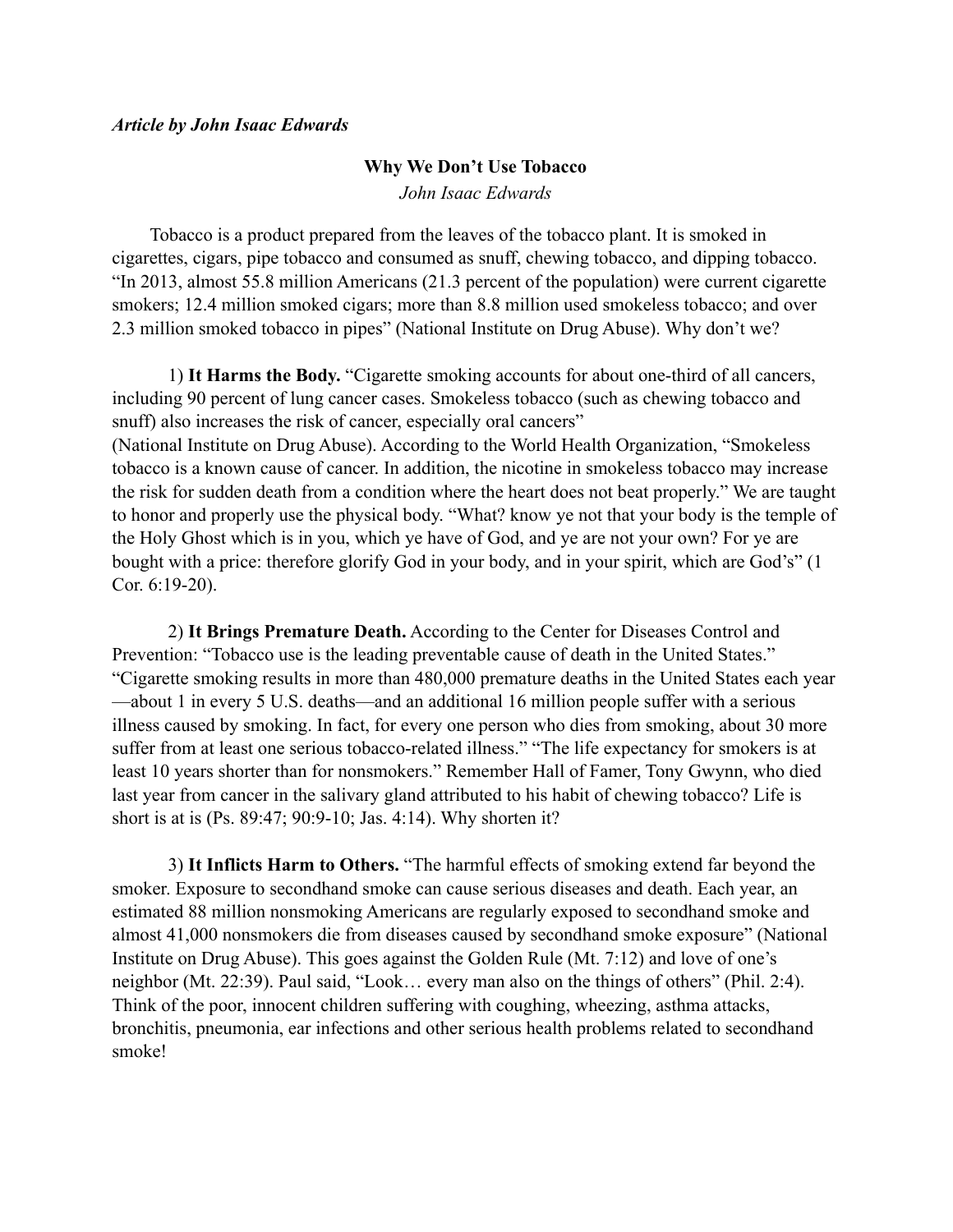4) **It Is Addicting.** Reports of the Surgeon General have concluded that cigarettes and tobacco products are addicting and that "Nicotine is the drug in tobacco that causes addiction." The National Institute on Drug Abuse has revealed, "Electronic cigarettes produce a flavored nicotine vapor that has been shown to contain known carcinogens and toxic chemicals, as well as potentially toxic metal nanoparticles from the vaporizing mechanism." According to data published by the Centers for Disease Control and Prevention and the U.S. Food and Drug Administration's Center for Tobacco Products, "Current e-cigarette use among middle and high school students tripled from 2013 to 2014." Findings from the 2014 National Youth Tobacco Survey show that current e-cigarette use among high school students increased from 4.5 percent in 2013 to 13.4 percent in 2014, rising from approximately 660,000 to 2 million students. Among middle school students, current e-cigarette use more than tripled from 1.1 percent in 2013 to 3.9 percent in 2014—an increase from approximately 120,000 to 450,000 students." "'We want parents to know that nicotine is dangerous for kids at any age, whether it's an e-cigarette, hookah, cigarette or cigar,' said CDC Director Tom Frieden, M.D., M.P.H. 'Adolescence is a critical time for brain development. Nicotine exposure at a young age may cause lasting harm to brain development, promote addiction, and lead to sustained tobacco use'" (Centers for Disease Control and Prevention). Paul penned, "I will not be brought under the power of any" (1 Cor. 6:18). Instead of addiction to nicotine, how about being "addicted to the ministry" (1 Cor. 16:15)?

 5) **It Is Costly.** In addition to the costs to one's health, the economic cost of tobacco is staggering — more than \$300 billion a year, including nearly \$170 billion in direct medical care and more than \$156 billion in lost productivity due to premature death and exposure to secondhand smoke" (Centers for Disease Control and Prevention). According to The American Cancer Society, the average price per pack of cigarettes in the U.S. is \$6.36. The health-related costs to you per pack of cigarettes — \$35! Now multiply that by the number of packs smoked. Think of all the valuable resources wasted and opportunities missed!

 6) **It Is a Gateway Drug.** According to The National Institutes of Health, "A new study shows how tobacco products could act as gateway drugs, opening the door to use of illicit drugs. Nicotine, the researchers found, makes the brain more susceptible to cocaine addiction. Scientists have long recognized that cigarettes and alcohol raise the risk for later use of illicit drugs like marijuana and cocaine. In a recent national survey, over 90% of adult cocaine users between the ages of 18 and 34 had smoked cigarettes before they began using cocaine."

 7) **It Wasn't Used by the Lord.** Can you see Jesus with tobacco couched in His lip, a pack of cigarettes in His pocket, or a hookah to His mouth? We are instructed, "… Christ also suffered for us, leaving us an example, that ye should follow his steps" (1 Pet. 2:21).

 8) **It Undermines One's Influence for Good.** Does tobacco use make you "a pattern of good works" (Titus 2:6-7) or help you to be "an example of the believers" (1 Tim. 4:12)? Would you want your children or grandchildren to do it? Would you say to another, as Gideon of old, "Look on me, and do likewise" (Judg. 7:17)?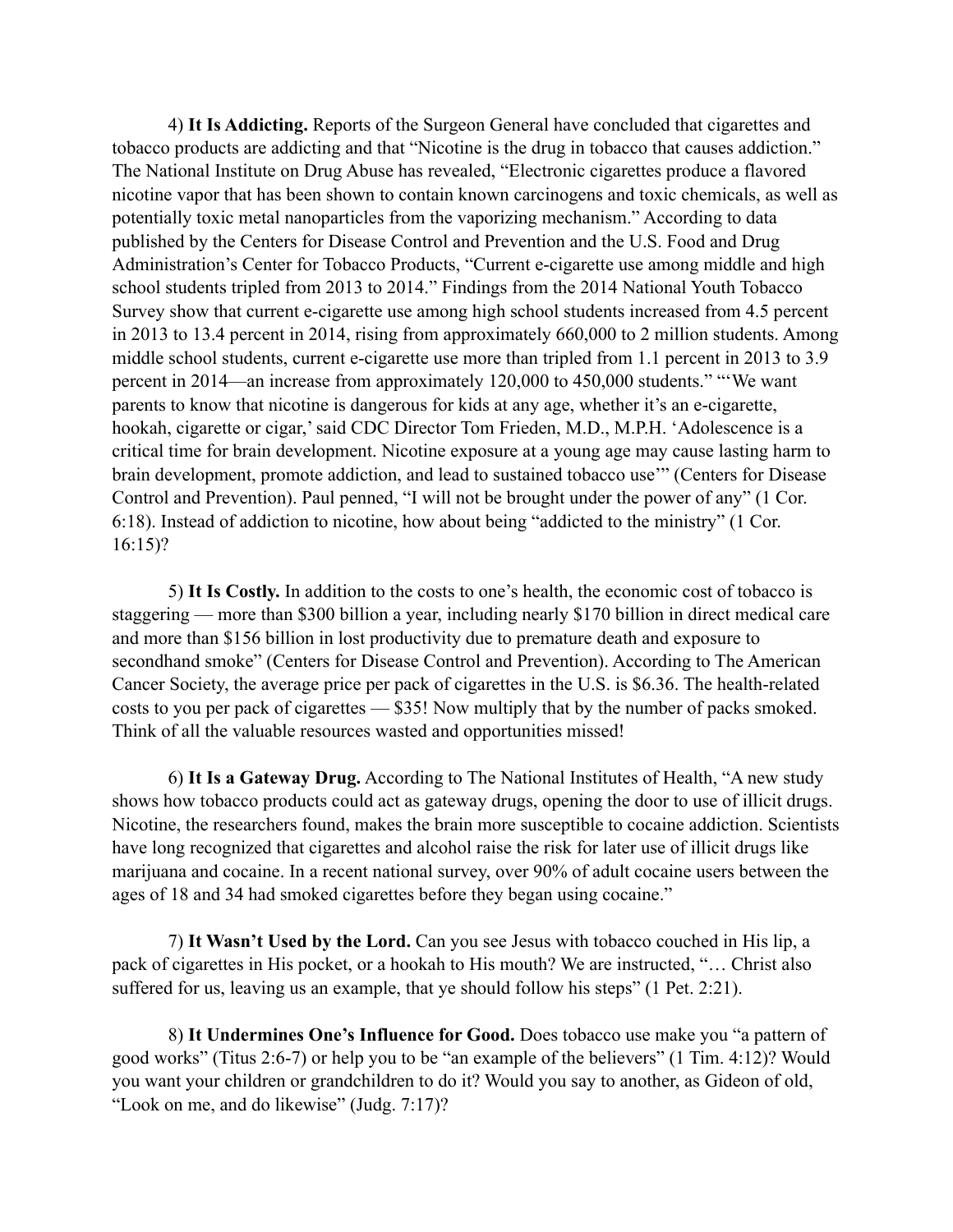Multitudes of tobacco users have sought to quit and earnestly warned others not to start. While tobacco and nicotine may be good as a pesticide, for the body we set it aside and say, "None inside!"

# *Response by Neal Abbott*

## **Mr. Neal Abbott's Post on Facebook**

Is it a sin to smoke tobacco? I just read something by one of today's many modern Pharisees who like to make up rules for others and then try to find something in the Bible for it, of course, he condemned it. I'm not saying it's okay, but this is one of the many things it is up to the individual to study for themselves and live conscientiously. Believe it or not, there are plenty of gray areas and matters of opinion on religious matters.

The fella actually argued we can't smoke because Jesus never did. That's the level of dingbattery we're dealing with. He said it's addicting (note, not addictive, but addicting—a real genius). Uh, caffeine much? He won't condemn coffee or sodas, but tobacco because it is addicting. Did you know air is addicting? I can't live without it! The writer condemned smoking because it's costly. And outside every church meeting place there are pickup trucks three stories tall and German luxury cars. We spend more church funds on larger bathrooms and smoothing the parking lot than we do benevolence, and we want to condemn a smoker for how they spend their money?

The biggest argument seemed to be about life and health. It shortens your life, according to the arguer. Guess what? Being a Christian can shorten your life, especially in the first century Roman Empire or parts of the Middle East and Africa today. Will someone say being a Christian is a sin because it could shorten your life? Of course, he gave no proof than shortening your life is a sin, but said smoking is a sin because it shortens your life. And then the big one, it harms the physical body, which is the temple of the Spirit, and if you harm the temple, you sin (1 Cor. 3:16, 6:19-20). Listen closely, our physical human bodies are not temples. The body which is the temple is the body of believers, in other words, the church. But for those who say smoking is a sin because it destroys the temple, consider this. Is every person a temple or just Christians? Clearly only Christians could ever be called temples. So that means it is not a sin for non-Christians to smoke. Believe it if you can, but it's non-sense.

There are plenty of black and write issues in the Bible issues in the Bible. There is no need to create laws on God's behalf. I'm not saying smoking is right or wrong, but that it is something we need to study for ourselves. And don't let these Pharisees bully you. They think they know what they're talking about, but it's all piffle. Remember, God loves you and so do I!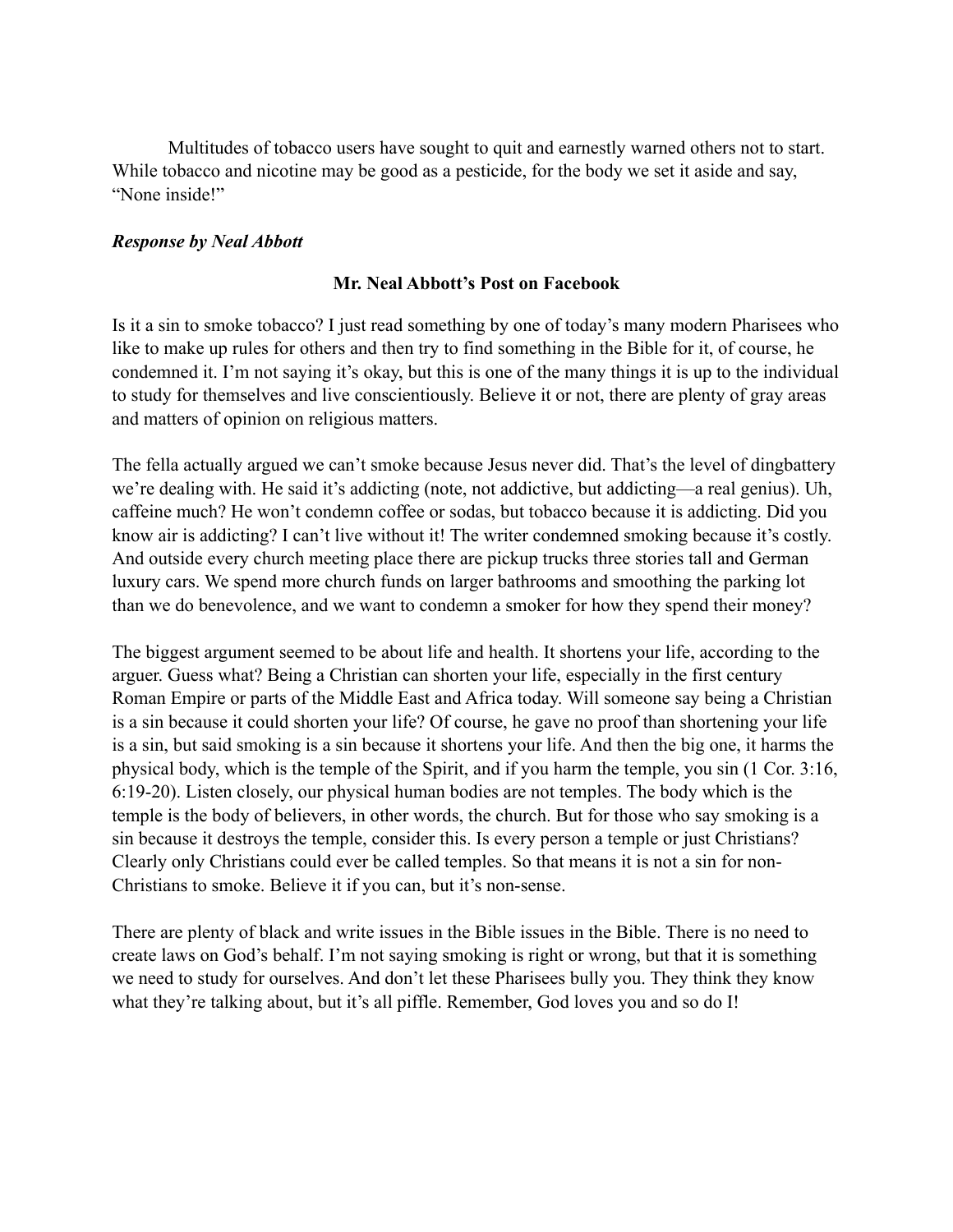## *Response by John Isaac Edwards*

I just read something posted on Facebook by Mr. Neal Abbott, in which he asks, "Is it a sin to smoke tobacco?" and then warns about something he read that was written in opposition to tobacco use "by one of today's many modern Pharisees". When Jesus spoke in Matthew 23, He was very specific in His address. He identified, "The scribes and the Pharisees..." (v. 2). Perhaps Mr. Abbott would be so kind as to let us know what he has read and who this modern Pharisee is. Also, will Mr. Abbott answer the question he poses, "Is it a sin to smoke tobacco?" Either it is or it isn't. Which is it? Will he tell us?

 Mr. Abbott says these modern Pharisees "like to make up rules and then try to find something in the Bible for it." Is that what the Pharisees did? Jesus did not condemn the Pharisees for what they said, but for what they did and didn't do. "All therefore whatsoever they bid you observe, that observe and do; but do not ye after their works: for they say, and do not" (Mt. 23:3). If these today are making up rules for others, they have usurped the authority of Christ for "There is one lawgiver..." (Jas. 4:12). Again, who are they?

Mr. Abbott says, "I'm not saying it's okay (smoking tobacco), but this is one of the many things it is up to the individual to study for themselves..." What is he saying then? If he's not saying it's okay, is he saying it's not okay (it's wrong)? He can't afford to say that for if he does, he puts himself among "today's many modern Pharisees." And, he can't afford to say that it's okay either; for by the same token, he would be "making up rules for others" and, by his definition of a Pharisee, he would make himself a modern Pharisee. So, he's put himself in a corner where he can't say, Yea or Nay. Would he write what he did in response to one who advocated it was right to smoke tobacco? Again, would Mr. Abbott disclose the source of that concerning which he speaks and leave it "up to the individual to study for themselves"?

 Mr. Abbott says, "Believe it or not, there are plenty of gray areas and matters of opinion on religious matters." Perhaps he would provide us with a list of "gray areas". That should not be difficult, since "there are plenty". When he classifies smoking tobacco as opinion and a gray area, is he not making rules? What about allowing individuals to study for themselves?

Mr. Abbott says, "The fella actually argued we can't smoke because Jesus never did. That's the level of dingbattery we're dealing with." What's wrong with making an argument on what Jesus did or did not do? Didn't Jesus say, "For I have given you an example, that ye should do as I have done to you" (Jn. 13:15)? Didn't Peter write, "For even hereunto were ye called: because Christ also suffered for us, leaving us an example,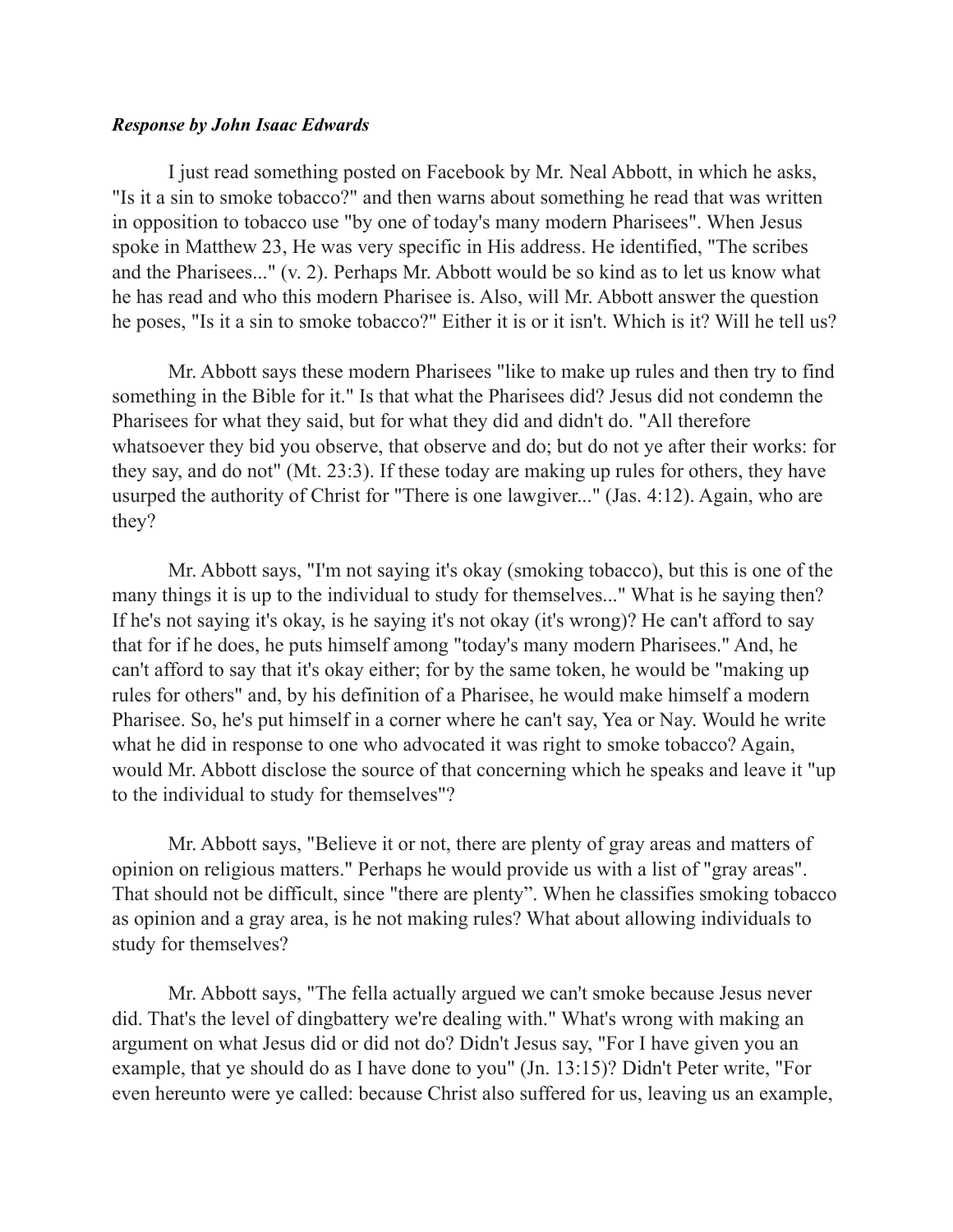that ye should follow his steps" (1 Pet. 2:21)? Is one a dingbat if he decides to do something Jesus did or refrains from something Jesus didn't do, or for which there is no reasonable reason to think Jesus would do it?

Mr. Abbott also took issue with what he read because, "He said it's addicting (note, not addictive, but addicting - a real genius)." Mr. Abbott insults the writer's intelligence because he used the word "addicting" instead of "addictive." Grammarists tells us addicting is synonymous with addictive. That's not the issue though - the issue is whether smoking tobacco is right or wrong or whether it is neither right nor wrong. He puts smoking tobacco with coffee, sodas, and air. Have you ever seen a surgeon general's warning label on a coffee can or soda bottle? Interestingly, there is such a thing as "the clean air act". Wonder how he feels about that?

Mr. Abbott said, "The writer condemned smoking because it's costly." He objects to this argument and puts smoking beside trucks, cars, bathrooms, and the parking lot. There is such a thing as stewardship, right? We are taught, "Moreover it is required in stewards, that a man be found faithful" (1 Cor. 4:2).

Mr. Abbott said, "The biggest argument seemed to be about life and health. It shortens your life, according to the arguer....And then the big one, it harms the physical body, which is the temple of the Spirit, and if you harm the temple, you sin (1 Cor. 3:16; 6:19-20). Listen closely, our physical human bodies are not temples. The body which is the temple is the body of believers, in other words, the church. But for those who say smoking is a sin because it destroys the temple, consider this. Is every person a temple or just Christians? Clearly only Christians could ever be called temples. So that means it is not a sin for non-Christians to smoke. Believe it if you can, but it's non-sense." Mr. Abbott says, "Listen closely, our physical human bodies are not temples." If the physical body is not a temple, Jesus did not know it. He said, "Destroy this temple, and in three days I will raise it up....But he spake of the temple of his body" (Jn. 2:19, 21). And, the apostle Paul didn't know it either. He said, "What? know ye not that your body is the temple of the Holy Ghost which is in you, which ye have of God, and ye are not your own?" (1 Cor. 6:19). That's not the body of believers, the church, but one's physical body. In the context, Paul talks about a man sinning against his own body. "Flee fornication. Every sin that a man doth is without the body; but he that committeth fornication sinneth against his own body" (1 Cor. 6:18). Who commits the sin of fornication: a man or the church? Mr. Abbott reasons, if only Christians could be called temples then it's not a sin for non-Christians to smoke. Mr. Abbott, "Is it a sin for non-Christians to fornicate?"

Mr. Abbott says, "Don't let these Pharisees bully you. They think they know what they're talking about, but it's all piffle. Remember, God loves you and so do I!" Mr. Abbot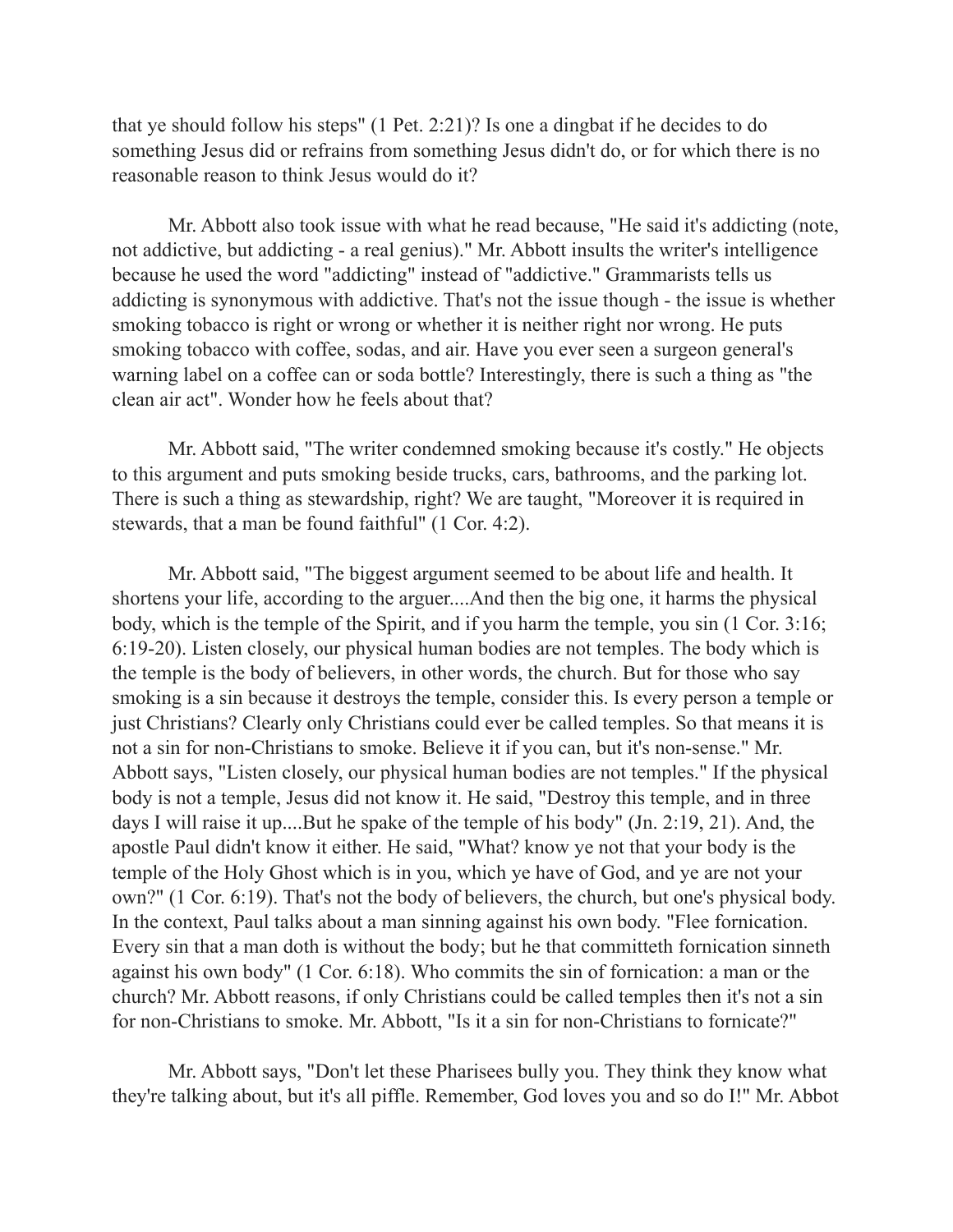hasn't told us whether smoking is sinful or not, but when one studies for himself and offers reasons as to why not to engage in the practice, he is accused of bullying and implicated as unloving. Mr Abbott has an interesting view of love. Mr. Abbott encourages his readers to study for themselves and when one studies for himself and writes his conclusions, the writer is said to be a modern Pharisee (read Matthew 23 and note the strong language used by the Lord in condemnation of the Pharisees), accused of making up rules for others, called a dingbat, his intelligence is insulted, his conclusions are said to be non-sense, he's a bully, and what he says is all piffle! Now, how loving is that?

Interestingly, the only Scripture in Mr. Abbott's writing is when he referred to Scripture used by the "modern Pharisee". Mr. Abbott's statements have no Scripture with them. It was Paul's manner to reason out of the Scriptures (Acts 17:2). We would like to see Mr. Abbott do the same.

Mr. Abbott's post is supplied below so that you might study for yourself. Perhaps, he will supply the source of that concerning which he writes, so that we might study for ourselves.

## **Mr. Neal Abbott's Post on Facebook**

Is it a sin to smoke tobacco? I just read something by one of today's many modern Pharisees who like to make up rules for others and then try to find something in the Bible for it, of course, he condemned it. I'm not saying it's okay, but this is one of the many things it is up to the individual to study for themselves and live conscientiously. Believe it or not, there are plenty of gray areas and matters of opinion on religious matters.

The fella actually argued we can't smoke because Jesus never did. That's the level of dingbattery we're dealing with. He said it's addicting (note, not addictive, but addicting—a real genius). Uh, caffeine much? He won't condemn coffee or sodas, but tobacco because it is addicting. Did you know air is addicting? I can't live without it! The writer condemned smoking because it's costly. And outside every church meeting place there are pickup trucks three stories tall and German luxury cars. We spend more church funds on larger bathrooms and smoothing the parking lot than we do benevolence, and we want to condemn a smoker for how they spend their money?

The biggest argument seemed to be about life and health. It shortens your life, according to the arguer. Guess what? Being a Christian can shorten your life, especially in the first century Roman Empire or parts of the Middle East and Africa today. Will someone say being a Christian is a sin because it could shorten your life? Of course, he gave no proof than shortening your life is a sin, but said smoking is a sin because it shortens your life. And then the big one, it harms the physical body, which is the temple of the Spirit, and if you harm the temple, you sin (1 Cor. 3:16, 6:19-20). Listen closely, our physical human bodies are not temples. The body which is the temple is the body of believers, in other words, the church. But for those who say smoking is a